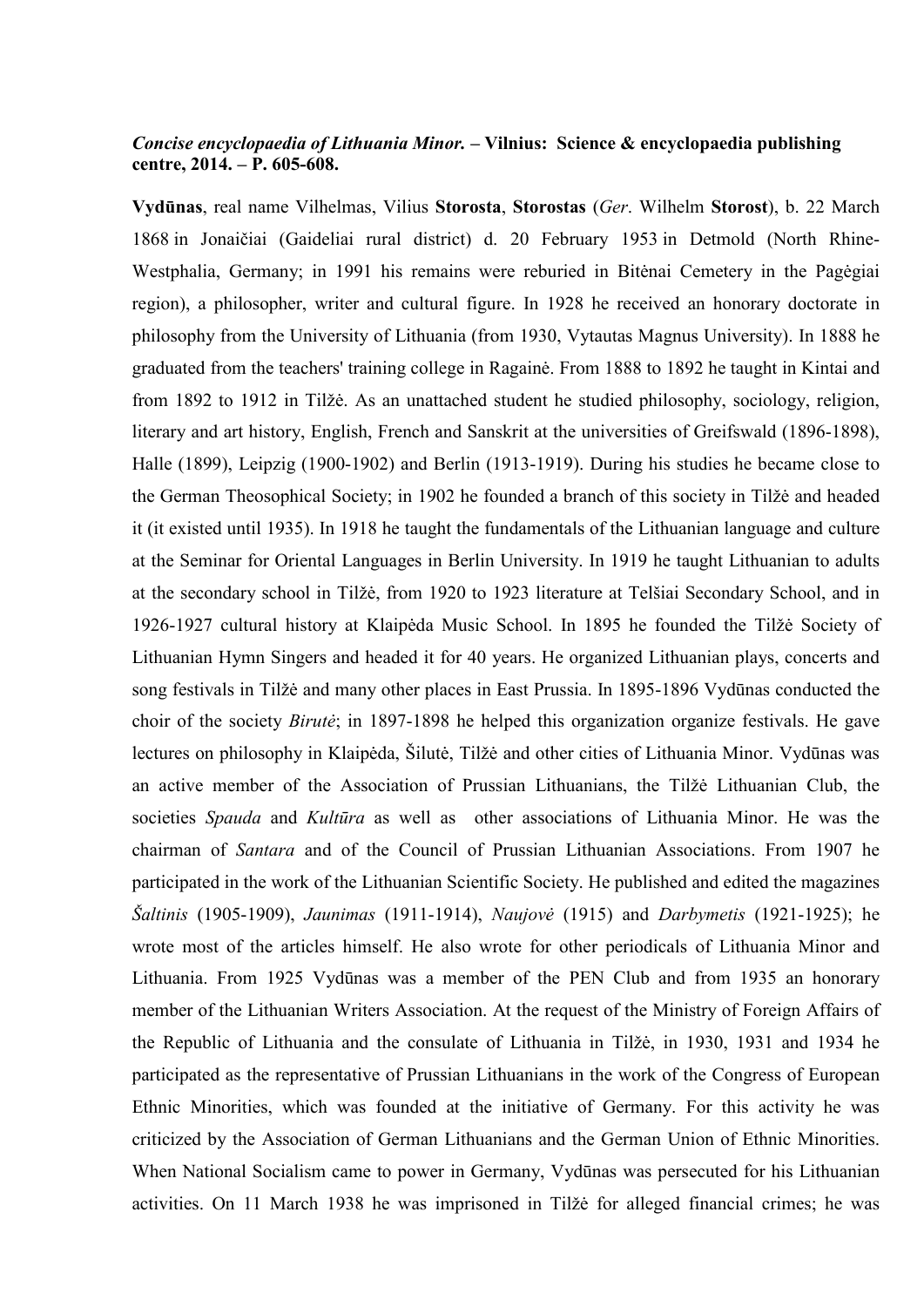released two months later and acquitted in 1940. Upon his release from prison he devoted himself to creative work. He wrote the philosophical works *Žmonijos sąmoningumas jos tikybiniuose padavimuose, šventraščiuose ir šventuose žymženkliuose* (Human Consciousness in its Religious Tales, Sacred Writings and Sacred Landmarks) and *Erwägungen zum Bewusstseinsgeheimnis* (Considerations on the Mystery of Consciousness; neither work has survived), and he published other works and articles in the Lithuanian press. In 1944 he was evacuated to Germany with other residents of Tilžė. From 1946 Vydūnas lived in Detmold. He got involved in the cultural activities of the evacuated East Prussian Lithuanians and the war refugees from Lithuania Major and contributed to their press.

Vydūnas' literary legacy amounts to over 60 books: plays of different genres, librettos, novellas, treatises on philosophy and historiosophy, collections of songs, textbooks on the Lithuanian language, a Lithuanian-German dictionary, a study about Kristijonas Donelaitis, memoirs and articles in the periodical press. Some of his philosophical works and the manuscripts of eleven plays were lost during WWII. Vydūnas' first poems and journalistic articles appeared in 1894 in the newspaper *Nauja lietuviška ceitunga*. His first major work was the dramatic fairy-tale *Pasiilgimas veldėtojo* (Longing for an Heir; produced in 1899 in Tilžė, published in 1938); his first published book was a popular history of Lithuania, *Senutė* (An Old Woman, 1904; the author is not indicated). All of Vydūnas' creative work is of a philosophical nature. His philosophy is based on an idealistic pantheism largely adopted from ancient Indian philosophy. Adapting modern philosophical concepts to the basic postulates of ancient Indian philosophy, he created his own philosophical system. Vydūnas' early treatises – *Slaptinga žmogaus didybė* (The Mysterious Greatness of Man), *Visatos sąranga* (The Structure of the Universe), *Mirtis ir kas toliau* (Death and the Hereafter; all 1907), *Likimo kilmė* (The Origin of Destiny), *Žmonijos kelias* (The Path of Humanity, both 1908), *Apsišvietimas* (Self-Enlightenment), *Gimdymo slėpiniai* (The Mystery of Giving Birth; both 1909) – were mostly intended to explain the theosophical concept of existence. Although essential theosophical aspects continue into his later philosophical works – *Mūsų uždavinys* (Our Task, 1911), *Tautos gyvata* (The Life of the Nation, 1920), *Sveikata, jaunumas, grožė* (Health, Youth, Beauty, 1928) and *Sąmonė* (Consciousness, 1936) – he devotes most of his attention to important problems of history, social life, the nation, culture, ethics and aesthetics. Vydūnas' most important historiosophic works on the history of Lithuania include *Senutė* (An Old Woman, 1904), *Mūsų*  uždavinys (Our Task, 1911, <sup>2</sup>1921, a facsimile of the 2nd edition 2010), *Litauen in Vergangenheit und Gegenwart* (Lithuania in the Past and the Present, 1916, in French 1916, in Polish 1919, in Russian 1921), *Sieben Hundert Jahre deutsch-litauischer Beziehungen* (Seven Hundred Years of German-Lithuanian Relations, 1932, <sup>2</sup>1982; Septyni šimtmečiai vokiečių ir lietuvių santykių, 2001).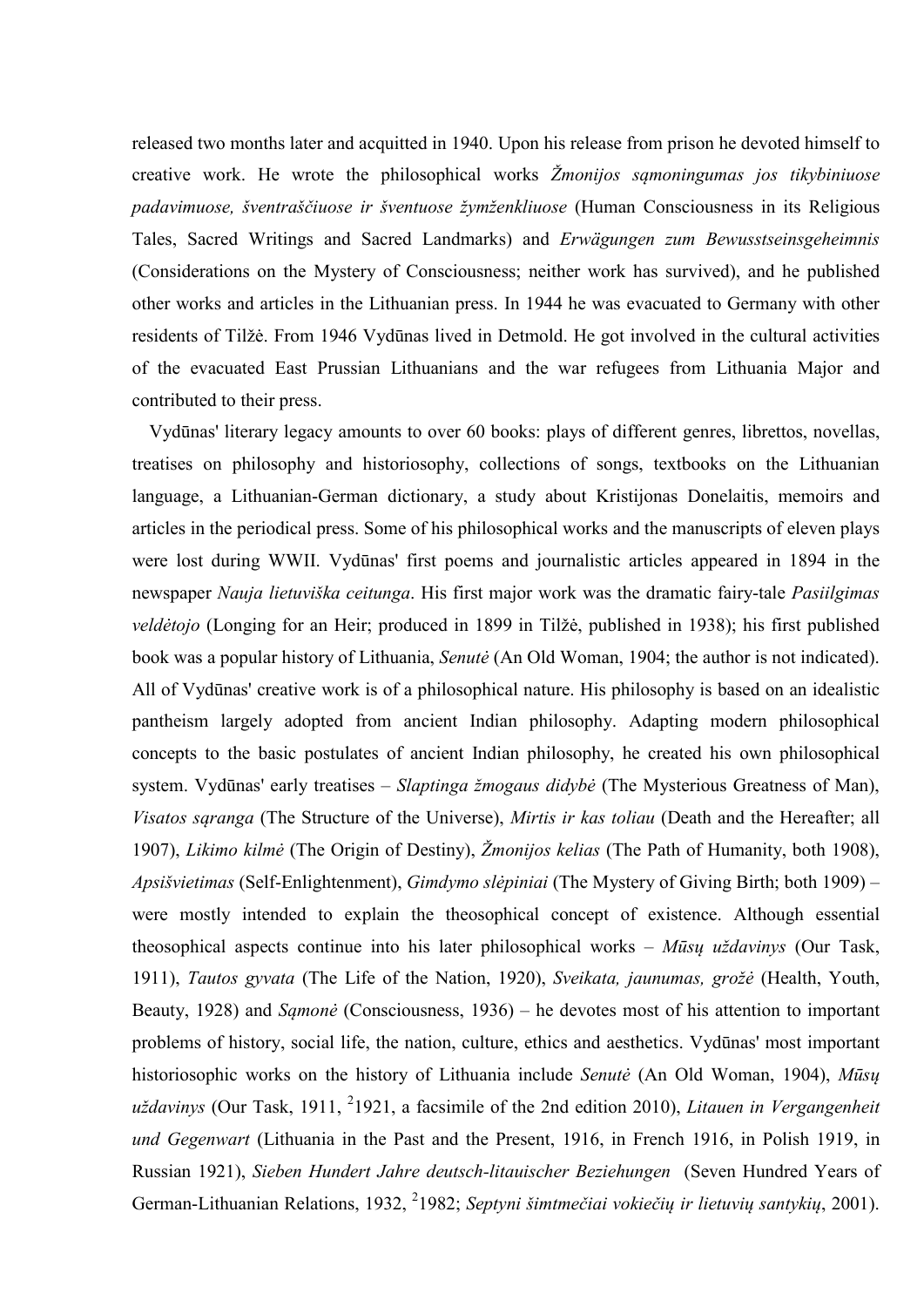In these works Vydūnas approaches history as a means for developing Lithuanian national consciousness and as an argument to substantiate his philosophical conception, and he articulates the nation's intentions, which are determined by current events. The main aim of *Senutė* was to show the nation's glorious past and its cultural values and thus to challenge the Germanization propaganda which was being carried out mostly in the schools of Lithuania Minor at the turn of the 20th century and which was instilling the idea that the Germans were the indigenous inhabitants of East Prussia and that the Lithuanians did not have their own culture. The purpose of the historiosophic treatise *Mūsų uždavinys* was to reflect on the historical evolution and future mission of the Lithuanian nation. The essence of this mission was to consolidate the nation's spiritual qualities and creative powers and to contribute to the strengthening of a humane culture. Written in German during WWI, the treatise *Litauen in Vergangenheit und Gegenwart* speaks to the conscience of nations in the hope of helping Lithuania become politically free and thus able, after all the trials endured through history, to reveal its creative potential and make a substantial contribution to the spiritual progress of humanity. In his historiosophic treatises Vydūnas emphasizes that even if the nation is torn between two empires – German and Russian – it is one nation and it has demonstrated its creative vitality and its right to free self-determination and political independence. The treatise *Sieben Hundert Jahre deutsch-litauischer Beziehungen*, also written in German, occupies a special place in Vydūnas' creative legacy. Here, he is one of the first in Lithuanian historiography to refute the conception of the German historians Gertrud and Hans Mortensen, Reinhold Trautmann, Fritz Gause and Paul Karge, according to whom the Prussian Lithuanians were not autochthonous in the lands they inhabited but were merely the descendants of 15th-16th-century colonists from Lithuania Major and thus did not have any historical right to that region. This concept was attuned to the German politics of that time. The history of German and Lithuanian relations, which began with the conquest of Baltic lands by the Teutonic Order, is shown by Vydūnas to be a process of destruction of the ancient and high Baltic culture based on natural religion, and this process cannot be justified by the intentions of introducing and establishing a better Christian religion and a higher Germanic culture. He also reveals Germany's contradictory behaviour when Lithuanian independence was being restored and the hatred shown towards the Lithuanians of Lithuania Minor, which remained part of Germany after WWI. In March 1934 this book was confiscated by the police as harmful to the interests of Nazi Germany. In Vydūnas' fictional works the motifs of protest against the German policy of assimilation and of the awakening of a Lithuanian sense of national and human self-worth are intertwined with his central philosophical motif: the conflict between opposites within a whole – between spirituality and materialism – in humanity, in a nation and in an individual. His major fictional works include the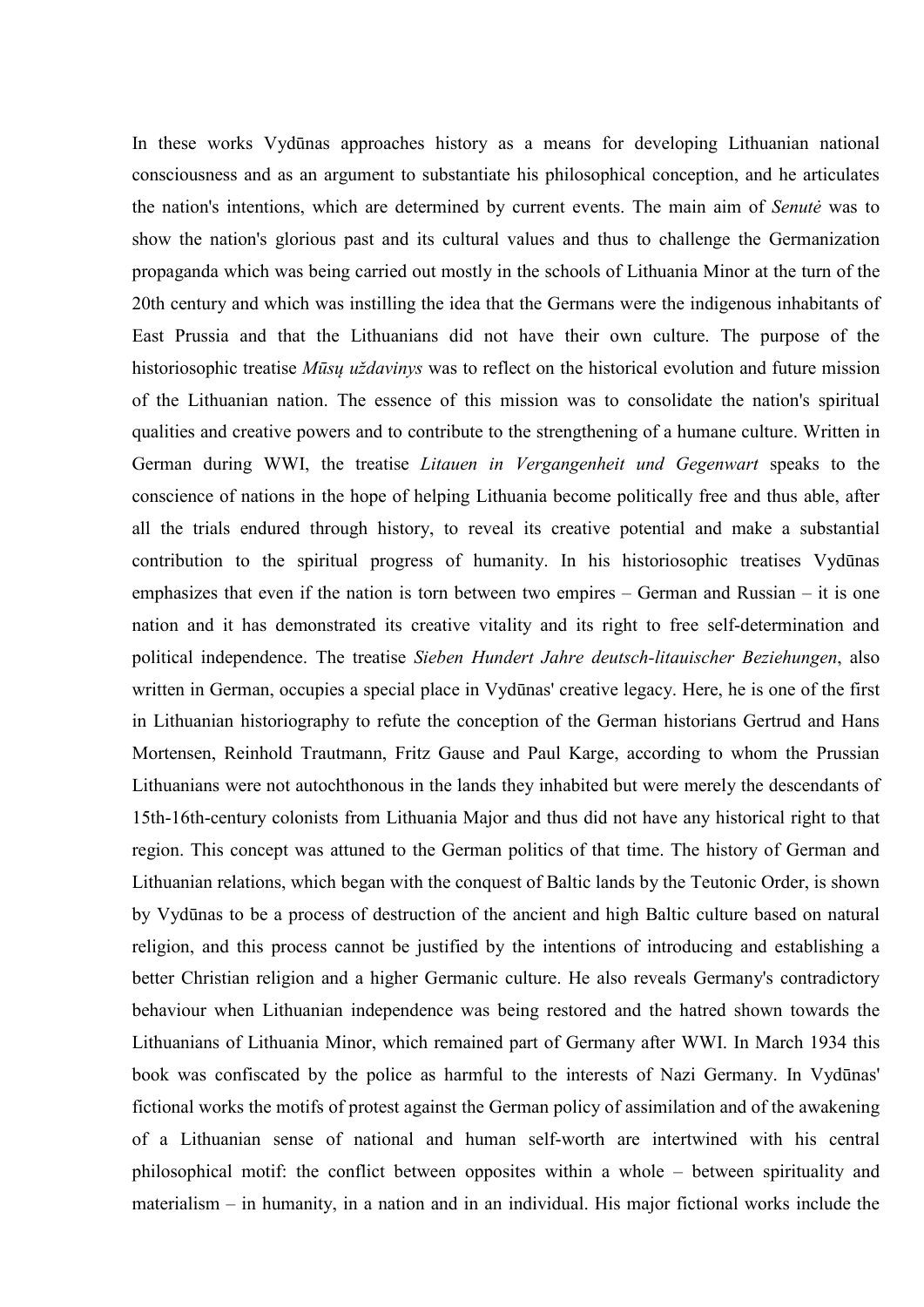dramas *Probočių šešėliai* (Shadows of the Ancestors, 1908), *Amžina ugnis* (The Eternal Fire, 1913), *Vergai ir dykiai* (Slaves and Masters, 1919), *Jūrų varpai* (The Bells of the Seas), *Žvaigždžių takai* (Star Paths, both in 1920), *Pasaulio gaisras* (World Conflagration, 1928), *Laimės atošvaita* (A Reflection of Happiness), *Jūraitė* (both in 1934)*, Pasiilgimas* (Longing, 1938) and about ten comedies. The philosophical content of his dramas determines the originality of their literary expression. Vydūnas created a modern ritualistic theatre characterized not by psychological dramatism, but by sacrality of action, histrionic convention and an atmosphere saturated with spirituality. In his dramatic works the archaic Lithuanian worldview is highlighted in an original manner and conveyed through the modern language of 20th-century drama; mythological images express the collisions between the modern individual and the historical development of the nation. Through the new dramatic structure he had created Vydūnas purposefully sought, as it were, to continue the tradition of folk art, by means of which he wanted to give the meaning of recurrent archetypes and myths to historical events and human fate. He produced most of his dramas with the Association of Lithuanian Hymn Singers in Tilžė; they were produced by professional theatres in Lithuania. Vydūnas translated into Lithuanian works by Alfred Tennyson, Johann Wolfgang Goethe, Immanuel Kant, Friedrich Nietzsche and Rabindranath Tagore as well as the philosophical poem *The Bhagavad Gita* (1947) from the Indian epic *The Mahabharata*. His works were translated into Polish (*Probočių šešėliai* 1920, *Žvaigždžių takai* 1922, *Jūrų varpai* 1922, *Mūsų uždavinys* 1921), Russian (*Litauen in Vergangenheit und Gegenwart* 1921, 1994; *Tautos gyvata*, *Pasaulio gaisras*, both in 1994) and French (*Litauen in Vergangenheit und Gegenwart* 1916). *Vaclovas Bagdonavičius* 

> **Vydūnas**. This photograph was taken in Willy Zimmer's photography studio in Tilžė, 1918 (Collection of the Buračas family)

Kazys Šimonis, *A Portrait of Vydūnas*, oil on canvas, 1968 (Reproduction from the collection of Vytautas Kaltenis)

## *Vaclovas Bagdonavičius*

## In: *Concise encyclopaedia of Lithuania Minor. –* **Vilnius: Science & encyclopaedia publishing centre, 2014. – P. 605–608.**

**Vydūnas,** tikroji pavardė Vilhelmas, Vilius **Storostas, Storosta** (vok. Wilhelm **Storost**) \*1868 03 22 Jonaičiuose (Gaidelių valsčius) †1953 02 20 Detmolde (Šiaurės Reino–Vestfalijos žemė, Vokietija; 1991 palaikai perlaidoti Bitėnų-Rambyno kapinaitėse), filosofas, rašytojas, kultūros veikėjas. Lietuvos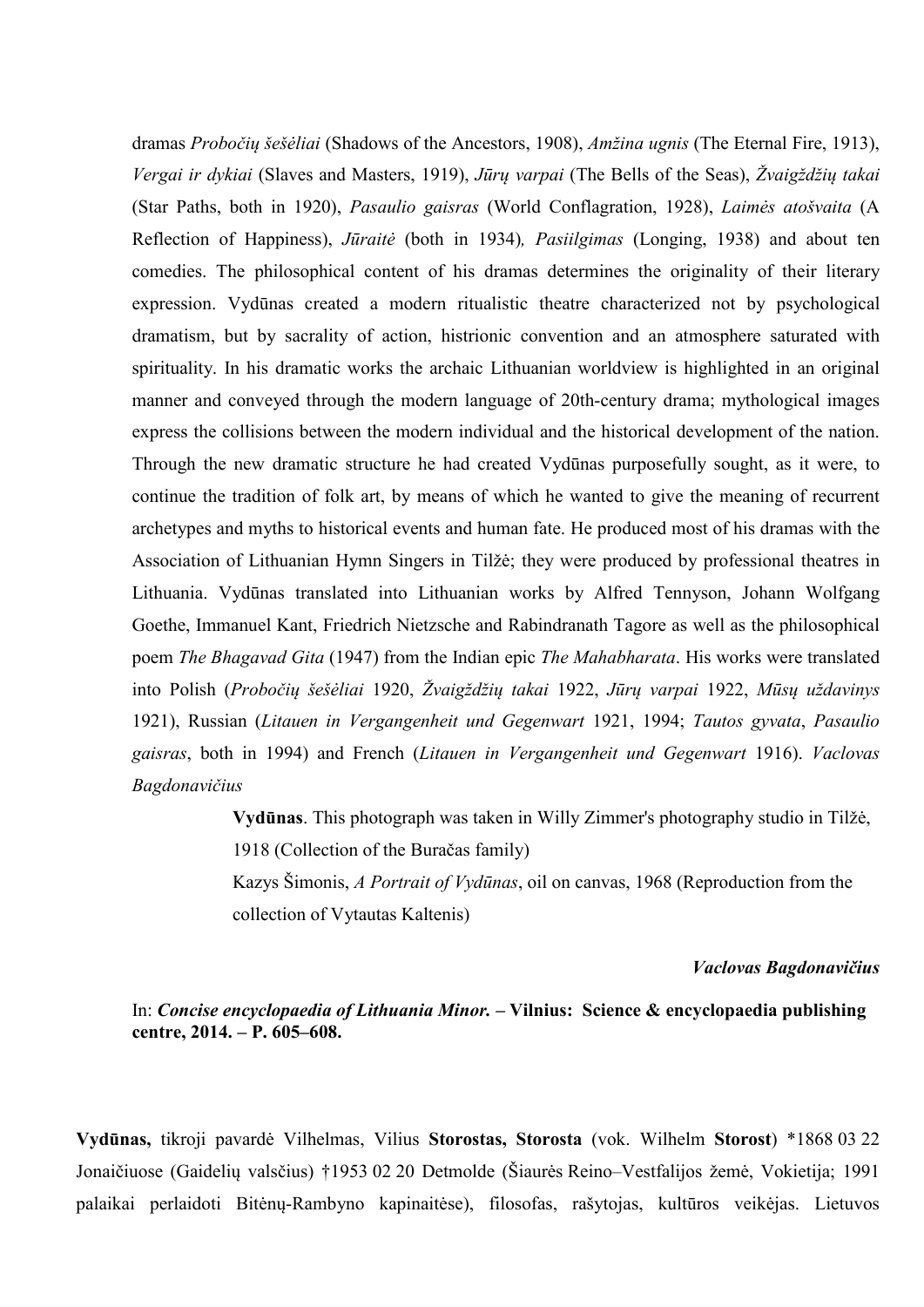universiteto (nuo 1930 VDU) filosofijos garbės daktaras (1928). 1888 baigė Ragainės mokytojų seminariją. 1888–92 mokytojavo Kintuose, 1892–1912 – Tilžėje. 1896–98 Greifswaldo (Meklenburgo-Pomeranijos žemė, Vokietija), 1899 Hallės (Saksonijos-Anhalto žemė, Vokietija), 1900–02 Leipcigo (Saksonijos žemė, Vokietija), 1913–19 Berlyno universitetuose laisvojo klausytojo teise studijavo filosofiją, sociologiją, religiją, literatūros ir meno istoriją, anglų, prancūzų, sanskrito kalbas. Studijuodamas suartėjo su Vokietijos teosofų draugija, 1902 Tilžėje įsteigė jos skyrių (veikė iki 1935), jam vadovavo. 1918 Rytų seminare prie Berlyno universiteto dėstė lietuvių kalbą ir kultūros pagrindus, 1919 Tilžės realinėje gimnazijoje – lietuvių kalbą suaugusiesiems, 1920–23 Telšių gimnazijoje – literatūrą, 1926–27 Klaipėdos muzikos mokykloje – kultūros istoriją. 1895 įkūrė Tilžės lietuvių giedotojų draugiją ir 40 metų jai vadovavo. Tilžėje ir daugelyje kt. Rytprūsių vietų rengė lietuviškus vaidinimus, koncertus ir dainų šventes. 1895–96 dirigavo *Birutės* chorui, 1897–98 padėjo šiai organizacijai rengti šventes*.* Klaipėdoje, Šilutėje, Tilžėje ir kituose Mažosios Lietuvos miestuose skaitė filosofijos paskaitas. Buvo veiklus Prūsų lietuvių susivienijimo, Tilžės lietuvių klubo, *Spaudos*, *Kultūros* ir kitų Mažosios Lietuvos draugijų narys, *Santaros*, Prūsų lietuvių draugijų tarybos pirmininkas. Nuo 1907 dalyvavo Lietuvių mokslo draugijos veikloje. Leido ir redagavo žurnalą *Šaltinis* (1905–09), *Jaunimas* (1911–14), *Naujovė* (1915), *Darbymetis* (1921–25); pats parašydavo daugumą jų straipsnių. Bendradarbiavo kituose Mažosios ir Didžiosios Lietuvos lietuviškuose periodiniuose leidiniuose. Nuo 1925 PEN klubo, nuo 1935 Lietuvių rašytojų draugijos garbės narys. 1930, 1931 ir 1934 kaip Prūsijos lietuvių atstovas LR užsienio reikalų ministerijos ir Lietuvos konsulato Tilžėje pageidavimu dalyvavo Vokietijos iniciatyva įkurto Europos tautinių mažumų kongreso darbe, už tai buvo kritikuojamas Vokietijos lietuvių susivienijimo bei Vokietijos tautinių mažumų sąjungos. Vokietijoje įsigalėjus nacionalsocializmui Vydūnas persekiotas dėl lietuviškos veiklos, 1938 03 11 įkalintas Tilžės kalėjime už tariamus finansinius nusikaltimus, po 2 mėnesių paleistas, 1940 išteisintas. Išėjęs iš kalėjimo atsidėjo kūrybai – parašė filosofinius veikalus *Žmonijos sąmoningumas jos tikybiniuose padavimuose, šventraščiuose ir šventuose žymženkliuose* ir *Svarstymai apie sąmonės slėpiningumą* (vok. *Erwägungen zum Bewusstseinsgeheimnis*; abu neišliko), kitų kūrinių, straipsnių lietuviškoje spaudoje. 1944 su Tilžės kitais gyventojais evakuotas į Vokietiją. Nuo 1946 gyveno Detmolde. Įsitraukė į evakuotų Rytprūsių lietuvininkų ir Didžiosios Lietuvos karo pabėgėlių kultūrinę veiklą, bendradarbiavo jų spaudoje.

Vydūno literatūrinį palikimą sudaro >60 knygų – įvairaus žanro pjesės, libretai, apysakos, filosofijos ir istoriosofijos traktatai, dainų rinkiniai, lietuvių kalbos vadovėliai, lietuvių–vokiečių kalbų žodynas, studija apie Kristijoną Donelaitį, atsiminimai, publikacijos periodikoje. Per II pasaulinį karą žuvo dalis filosofijos darbų, dingo 11 pjesių rankraščių. Pirmuosius eilėraščius, publicistinius rašinius Vydūnas paskelbė 1894 laikraštyje *Nauja lietuviška ceitunga*. Pirmasis didelis kūrinys – draminė pasaka *Pasiilgimas veldėtojo* (pastatyta 1899 Tilžėje, išleista 1938), pirmoji išspausdinta knyga – populiari Lietuvos istorija *Senutė*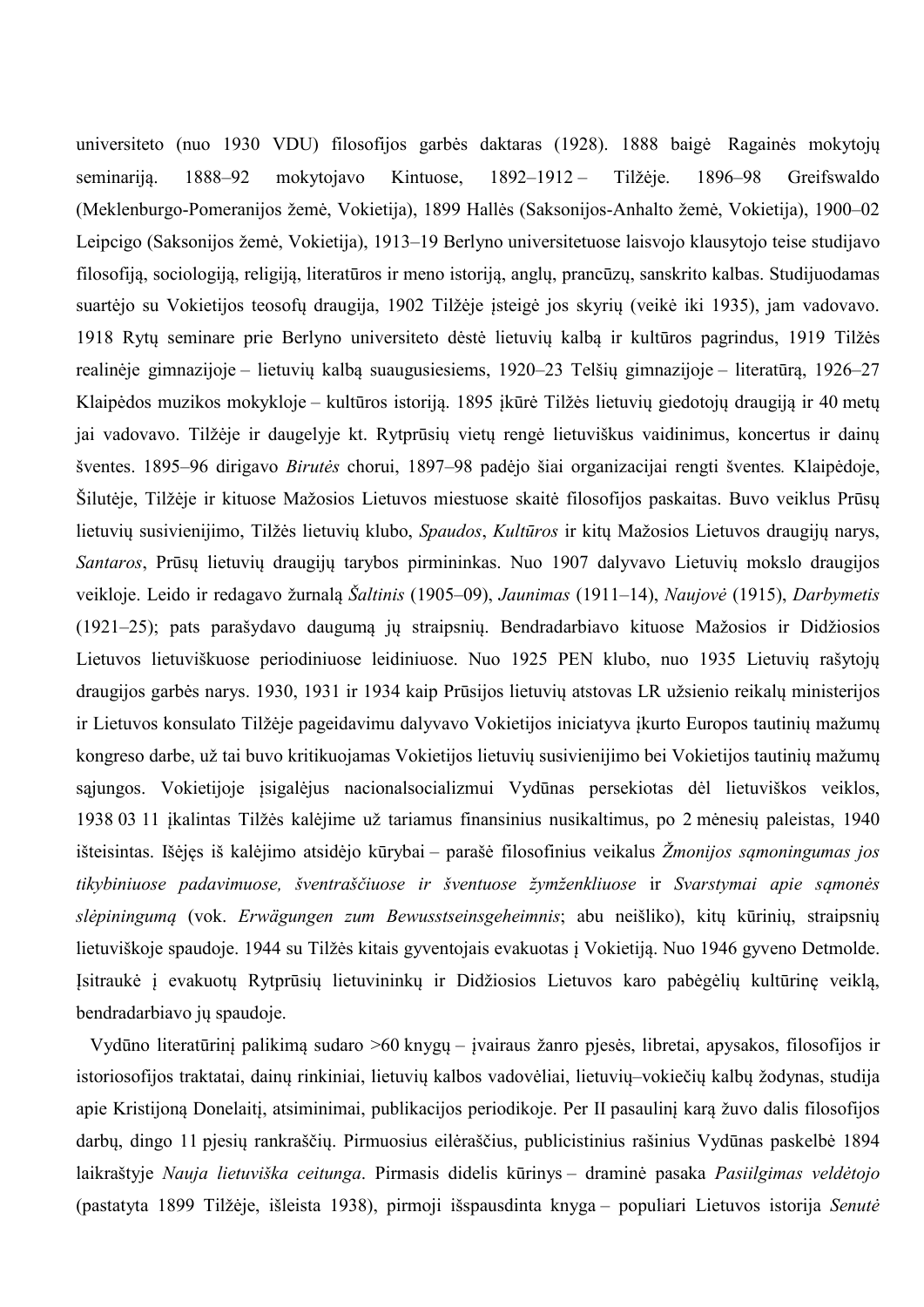(1904; knygoje autorius nenurodytas). Visa Vydūno kūryba filosofinio pobūdžio. Jo filosofijos pagrindą sudaro idealistinis panteizmas, daugiausia perimtas iš senovės indų filosofijos. Naujesnių laikų filosofijos koncepcijas derindamas prie pagrindinių senovės indų filosofijos postulatų, Vydūnas kūrė savo filosofijos sistemą. Pirmieji Vydūno traktatai *Slaptinga žmogaus didybė*, *Visatos sąranga*, *Mirtis ir kas toliau* (visi 1907), *Likimo kilmė, Žmonijos kelias* (abu 1908), *Apsišvietimas*, *Gimdymo slėpiniai* (abu 1909) daugiausia skirti teosofinei būties sampratai aiškinti. Vėlesniuose filosofijos veikaluose *Mūsų uždavinys* (1911), *Tautos gyvata* (1920), *Sveikata, jaunumas, grožė* (1928), *Sąmonė* (1936), išliekant esminiams teosofijos momentams, pagrindinis dėmesys skirtas aktualioms istorijos, socialinio gyvenimo, tautos, kultūros, etikos, estetikos problemoms. Svarbiausi istoriosofiniai Lietuvos istorijai skirti darbai: *Senutė* (1904), *Mūsų uždavinys* (1911 <sup>2</sup> 1921, II leidimo faksimilė 2010), *Lietuvos praeitis ir dabartis* (*Litauen in Vergangenheit und Gegenwart* vokiečių kalba 1916, prancūzų kalba 1916, lenkų kalba 1919, rusų kalba 1921), *Septyni šimtmečiai vokiečių ir lietuvių santykių* (*Sieben Hundert Jahre deutsch-litauischer Beziehungen*  vokiečių k. 1932<sup>2</sup>1982, lietuvių kalba 2001). Juose į istoriją Vydūnas kreipiasi kaip į lietuvių tautinės savimonės ugdymo priemonę bei argumentą savo filosofijos koncepcijai pagrįsti, išreiškia aktualijų nulemtas tautos intencijas. *Senutės* pagrindinė intencija – parodant garbingą tautos istoriją ir joje atsiradusias kultūrines vertybes duoti atkirtį daugiausia per mokyklas Mažojoje Lietuvoje XIX–XX a. sandūroje vykdytai germanizacijos propagandai, diegusiai minti, kad senieji ir tikrieji Rytprūsių gyventojai – vokiečiai, kad lietuviai iš viso neturėjo savo kultūros. Istoriosofinis traktatas *Mūsų uždavinys*  skirtas apmąstyti lietuvių tautos istorijos raidos prasmę ir misiją tolesnėje jos būtyje. Misijos esmė – stiprinti savo dvasines savybes ir kūrybines galias, prisidėti prie žmoniškumo kultūros stiprėjimo. I pasaulinio karo metais vokiečių rašytu traktatu *Lietuvos praeitis ir dabartis* prabylama apie Lietuvą į *tautų sąmonę*, tikintis, kad tai padės jai tapti politiškai laisva ir galėsiančia geriausiai atskleisti per visus istorijos skirtus išbandymus išsaugotą savo kūrybinį potencialą, esmingai prisidėti prie žmonijos dvasinės pažangos. Vydūno istoriosofiniuose traktatuose pabrėžiama, jog tauta, nors ir priklausanti skirtingoms imperijoms – Vokietijos ir Rusijos – yra viena, įrodė savo kūrybinį gyvybingumą ir teisę į laisvą apsisprendimą bei politinį savarankiškumą. Ypatinga vieta Vydūno kūryboje tenka vokiečių kalba rašytam traktatui *Septyni šimtmečiai vokiečių ir lietuvių santykių.* Juo Vydūnas vienas pirmųjų lietuviškoje istoriografijoje paneigė ano meto Vokietijos politikai pajungtą vokiečių istorikų Gertrūdos ir Hanso Mortensenų, Reinholdo Trautmanno, Fritzo Gause's, Paulo Karge's sukurtą koncepciją, pagal kurią prūsų lietuviai dabar gyvenamose žemėse nebuvo autochtonai, o tik XV–XVI a. jas kolonizavusių perbėgėlių iš Didžiosios Lietuvos palikuonys ir dėl to neturintys į šį kraštą istorinės teisės. Nuo VO baltiškų žemių užkariavimo prasidėjusią vokiečių ir lietuvių santykių istoriją Vydūnas vaizduoja kaip senos, aukštos, prigimtine religija grįstos baltiškosios kultūros naikinimo vyksmą, kurio negalima pateisinti intencijomis nešti ir įtvirtinti tobulesnę krikščionišką religiją bei aukštesnę germaniškąją kultūrą. Vydūnas t.p.